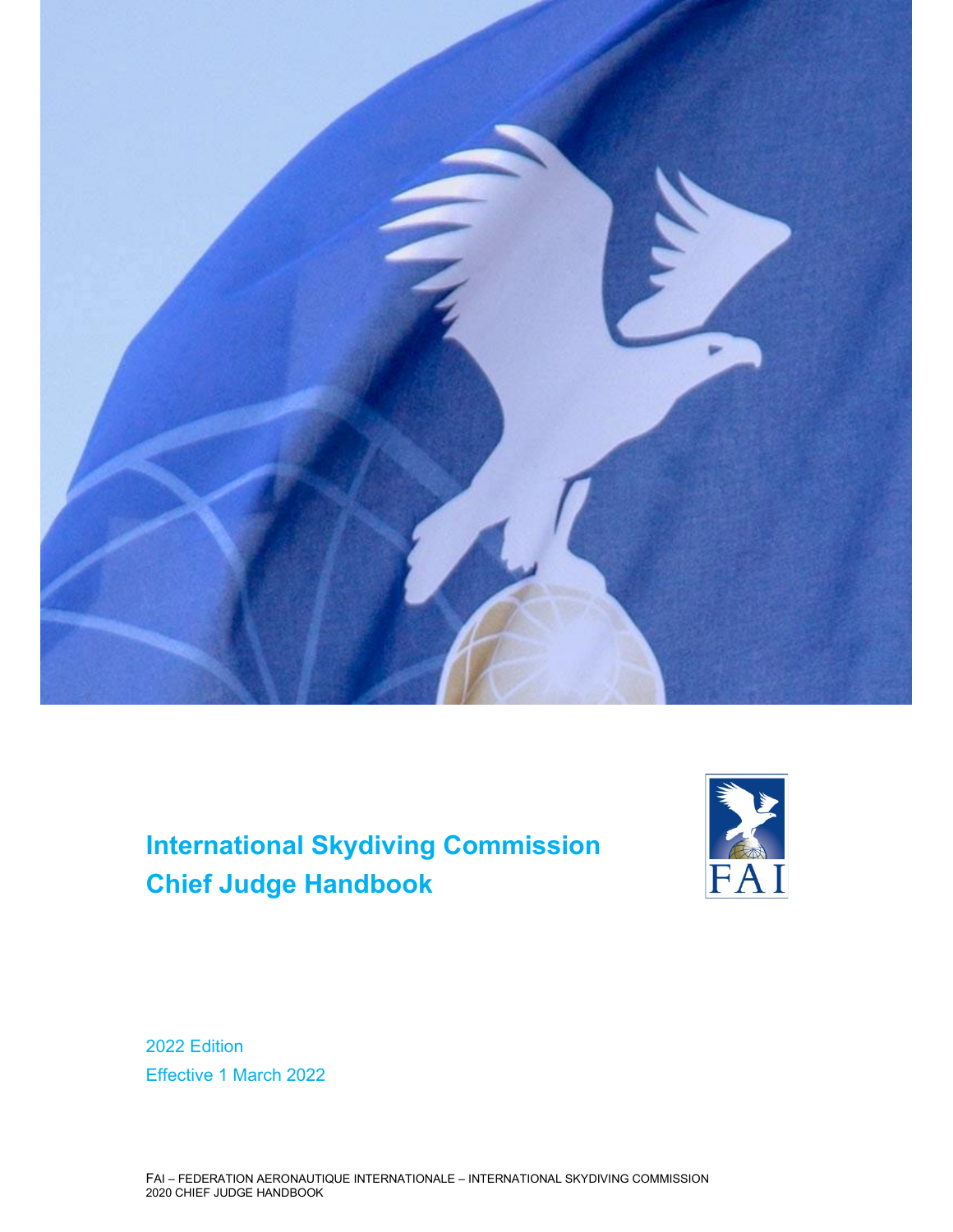## **Copyright 2022**

All rights reserved. Copyright in this document is owned by the Fédération Aéronautique Internationale (FAI). Any person acting on behalf of the FAI or one of its Members is hereby authorised to copy, print, and distribute this document, subject to the following conditions :

- 1. The document may be used for information only and may not be exploited for commercial purposes.
- 2. Any copy of this document or portion thereof must include this copyright notice.
- 3. Regulations applicable to air law, air traffic and control in the respective countries are reserved in any event. They must be observed and, where applicable, take precedence over any sport regulations

Note that any product, process or technology described in the document may be the subject of other Intellectual Property rights reserved by the Fédération Aéronautique Internationale or other entities and is not licensed hereunder.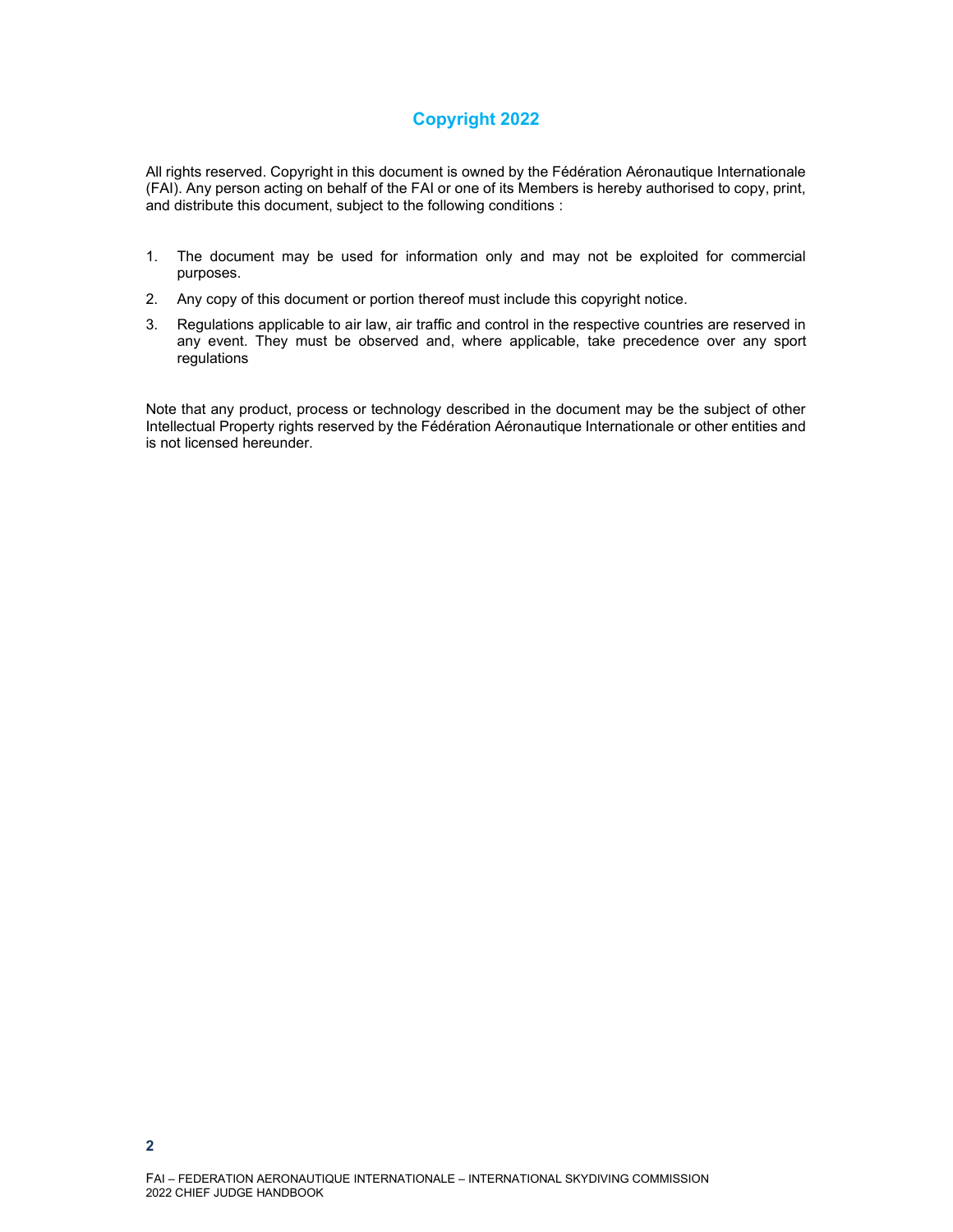#### **RIGHTS TO FAI INTERNATIONAL SPORTING EVENTS**

All international sporting events organised wholly or partly under the rules of the Fédération Aéronautique Internationale (FAI) Sporting Code1 are termed *FAI International Sporting Events2*. Under the FAI Statutes<sup>3</sup>, FAI owns and controls all rights relating to FAI International Sporting Events. FAI Members<sup>4</sup> shall, within their national territories<sup>5</sup>, enforce FAI ownership of FAI International Sporting Events and require them to be registered in the FAI Sporting Calendar<sup>6</sup>.

An event organiser who wishes to exploit rights to any commercial activity at such events shall seek prior agreement with FAI. The rights owned by FAI which may, by agreement, be transferred to event organisers include, but are not limited to advertising at or for FAI events, use of the event name or logo for merchandising purposes and use of any sound, image, program and/or data, whether recorded electronically or otherwise or transmitted in real time. This includes specifically all rights to the use of any material, electronic or other, including software, that forms part of any method or system for judging, scoring, performance evaluation or information utilised in any FAI International Sporting Event<sup>7</sup>.

Each FAI Air Sport Commission<sup>8</sup> may negotiate agreements, with FAI Members or other entities authorised by the appropriate FAI Member, for the transfer of all or parts of the rights to any FAI International Sporting Event (except World Air Games events<sup>9</sup>) in the discipline<sup>10</sup>, for which it is responsible<sup>11</sup> or waive the rights. Any such agreement or waiver, after approval by the appropriate Air Sport Commission President, shall be signed by FAI Officers<sup>12</sup>.

Any person or legal entity that accepts responsibility for organising an FAI Sporting Event, whether or not by written agreement, in doing so also accepts the proprietary rights of FAI as stated above. Where no transfer of rights has been agreed in writing, FAI shall retain all rights to the event. Regardless of any agreement or transfer of rights, FAI shall have, free of charge for its own archival and/or promotional use, full access to any sound and/or visual images of any FAI Sporting Event. The FAI also reserves the right to arrange at its own expense for any and all parts of any event to be recorded.

| $\mathbf{1}$   | <b>FAI Statutes,</b>             | Chapter 1, | para 1.6                            |            |
|----------------|----------------------------------|------------|-------------------------------------|------------|
| $\overline{2}$ | FAI Sporting Code, Gen. Section, |            | Chapter 4,                          | para 4.1.2 |
| 3              | <b>FAI Statutes.</b>             | Chapter 1. | para 1.8.1                          |            |
| $\overline{4}$ | <b>FAI Statutes,</b>             | Chapter 2. | para 2.1.1; 2.4.2; 2.5.2 and 2.7.2  |            |
| 5              | FAI By-Laws,                     | Chapter 1. | para 1.2.1                          |            |
| 6              | <b>FAI Statutes.</b>             | Chapter 2. | para 2.4.2.2.5                      |            |
| $\tau$         | FAI By-Laws,                     | Chapter 1. | paras 1.2.2 to 1.2.5                |            |
| 8              | <b>FAI Statutes,</b>             | Chapter 5. | paras 5.1.1, 5.2, 5.2.3 and 5.2.3.3 |            |
| $\mathbf Q$    | FAI Sporting Code, Gen. Section, |            | Chapter 4,                          | para 4.1.5 |
| 10             | FAI Sporting Code, Gen. Section, |            | Chapter 2,                          | para 2.2   |
| 11             | <b>FAI Statutes.</b>             | Chapter 5. | para 5.2.3.3.7                      |            |
| 12             | <b>FAI Statutes.</b>             | Chapter 6. | para 6.1.2.1.3                      |            |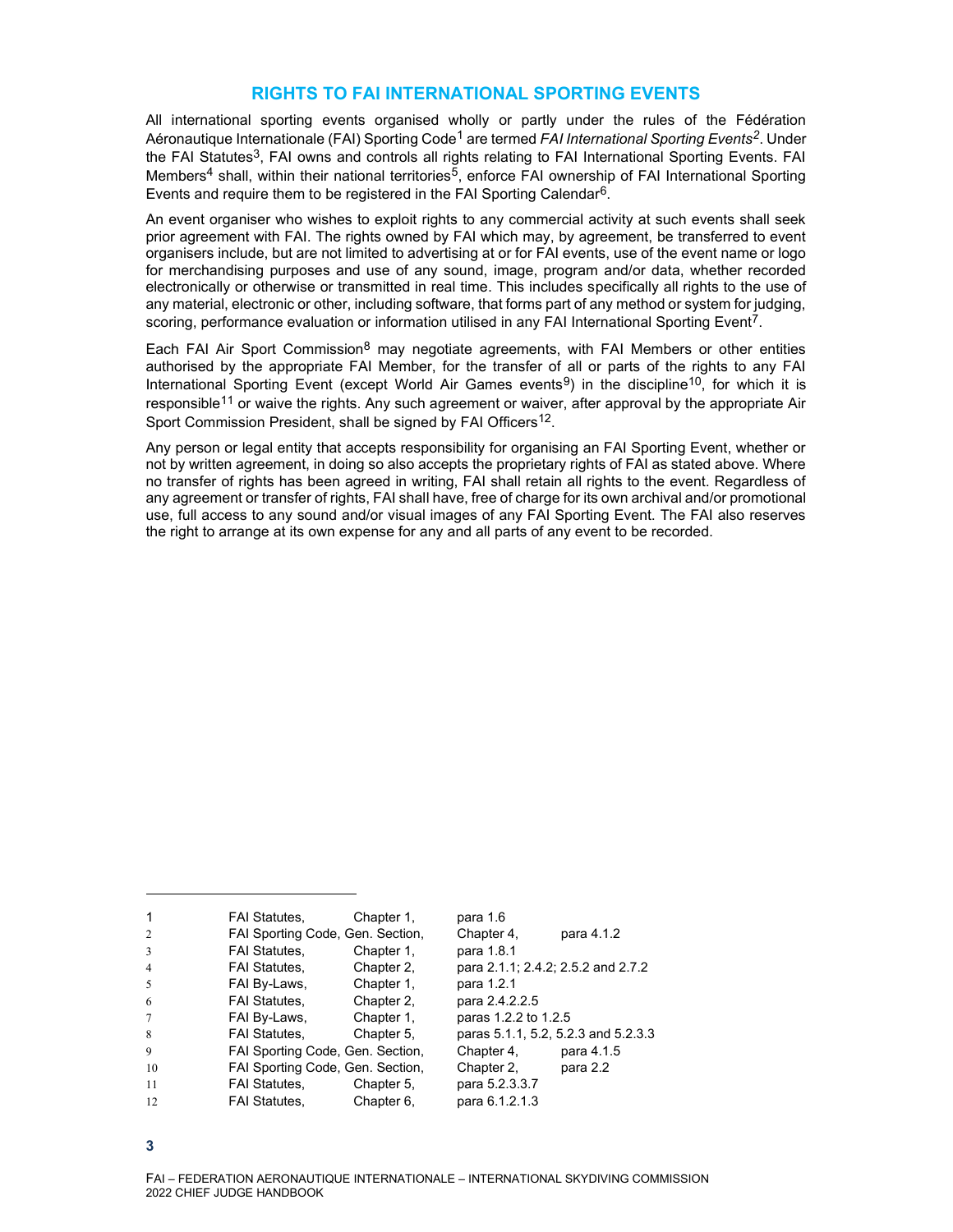#### **TABLE OF CONTENTS**

This document, the Chief Judge Handbook, 2020 Edition, takes effect on the 1 March 2020. The 2020 Edition differs from the previous edition in those paragraphs with a vertical bar in the margin.

| 1 <sub>1</sub> |                 |  |
|----------------|-----------------|--|
| 2.             |                 |  |
| 3.             |                 |  |
|                | $\overline{3}1$ |  |
|                | 32 <sup>2</sup> |  |
|                |                 |  |
|                |                 |  |
|                |                 |  |
|                |                 |  |
|                |                 |  |
|                |                 |  |
|                |                 |  |
|                |                 |  |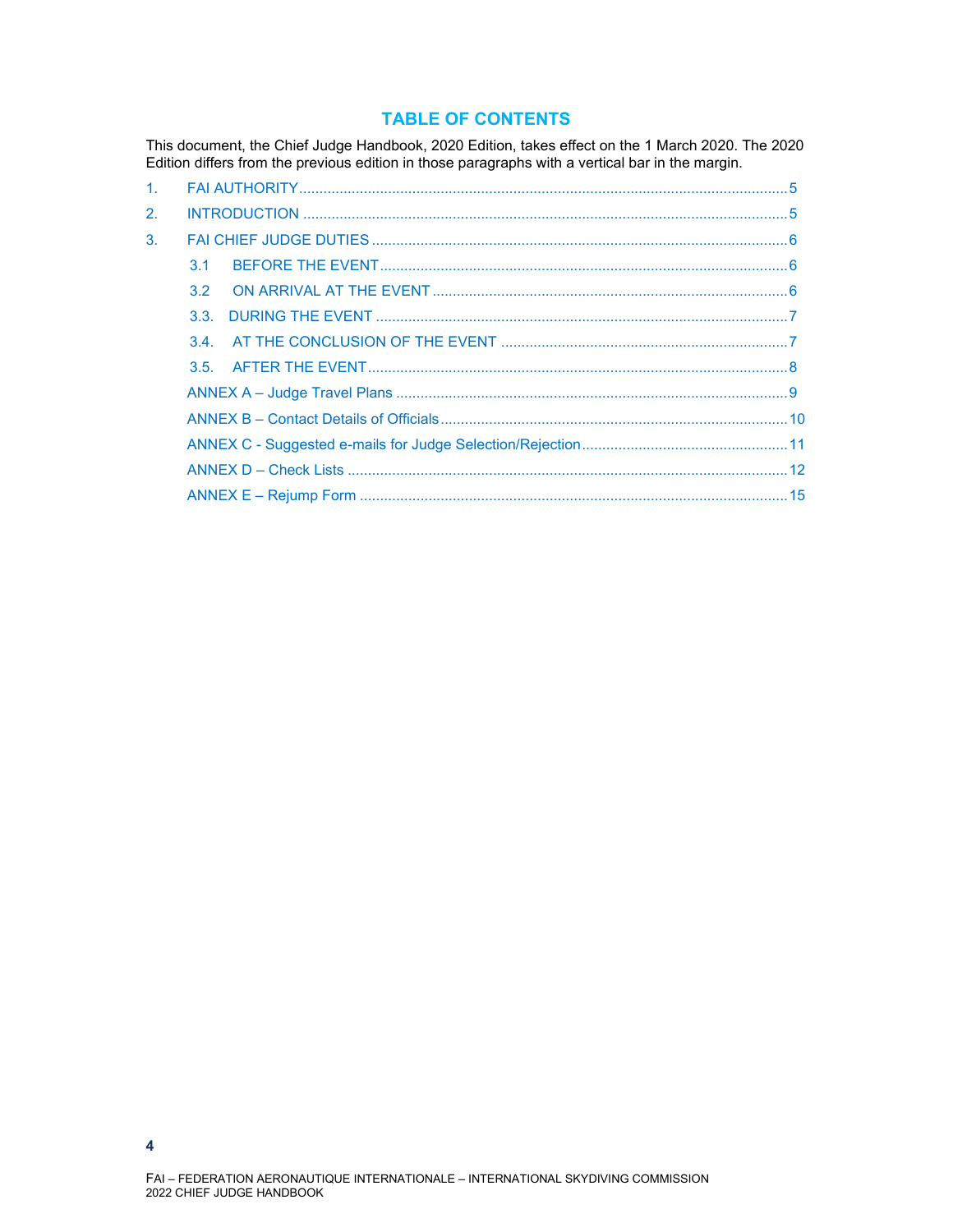Special note: The use of the words he or his in this document does not imply gender but is used in place of he/she or his/her

#### **1. FAI AUTHORITY**

The competition will be conducted under the authority granted by the FAI, according to the regulations of the Sporting Code of the FAI, General Section, and Section 5 as approved by the ISC and validated by the FAI, and these rules. All participants accept these rules and the FAI regulations as binding by registering in the competition.

#### **2. INTRODUCTION**

This Handbook is issued by the International Skydiving Commission (ISC)

- as an information source for prospective FAI Chief Judges,

- to be used by the FAI Chief Judge to perform their duties at First Category Events.

The FAI Chief Judge is appointed by the ISC Judges Committee in consultation with the discipline Committee and approved by the ISC Plenary Meeting.

The duties and responsibilities of the FAI Chief Judge, which commence upon appointment, are listed in the FAI Sporting Code Section 5, Chapter 6.

#### **FAI AUTHORITY**

#### **FAI REGULATIONS**



RESPONSIBILITY of ISC RULES AND REGULATIONS COMMITTEE

The responsibility of the IPC Rules and Regulations Committee is to prepare, maintain and publish the FAI /ISC CHIEF JUDGE HANDBOOK.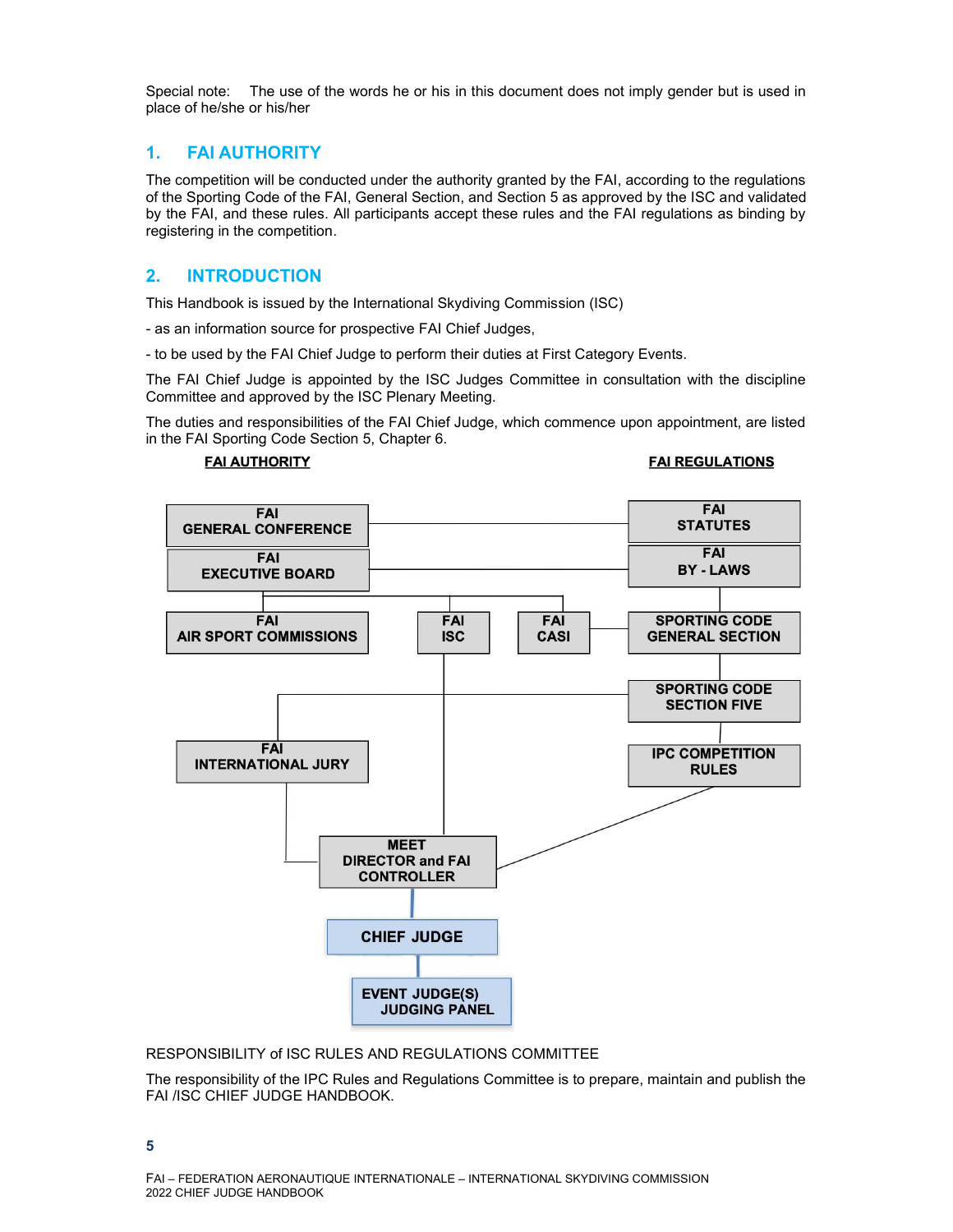## **3. FAI CHIEF JUDGE DUTIES**

#### 3.1 BEFORE THE EVENT

The FAI Chief Judge (CJ):

Will obtain a copy of the Sporting Code, General Section and Section 5, the Competition Rules for the Event, and be thoroughly familiar with the contents of all of them.

Will obtain from the ISC Judges Committee, the current FAI Judges List for that discipline as approved at the previous ISC Plenary Meeting together with the list of suggested Event Judges.

Within fourteen days of having received official approval of appointment, the CJ must contact the judges on the current approved list to confirm their availability. They have seven days to respond and at the discretion/ request of the CJ to provide a copy of the entries for the previous 24 months from their logbook. Within 2 days of the deadline, if the CJ does not have an answer from the concerned judge(s) on the proposed list, the CJ should contact concerned NAC(s) representative.

The CJ has the responsibility to select a team of judges that is competent and experienced and will work well together as a team. Judges should not be selected as a favour; they should be trusted to do a good job for the competitors. The panel should contain a core of experienced and skilled judges, and come from different countries where possible. At least one or two new judges must be on the panel. The CJ should seek information about people they do not know so as to give everyone a chance to be selected.

After the seven-day deadline, if not all selected judges are available, the CJ should make up the shortfall and contact additional judges to determine their availability. They also have seven days to respond and to provide a copy of the entries of the previous 24 months from their logbook.

Once the full panel has been determined and confirmed availability, the CJ must contact all other Judges on the list to inform them that they have not been selected.

He must then send the confirmed list to the Chair of the Judges Committee, the Organiser and the maintainer of the Judges list for publication on the FAI/ISC Website (isc-judgenom@fai.org),

Will, upon nomination, communicate with the Organiser and establish contact with the Assistant to the Chief Judge (ACJ) who will be his interface with all aspects of the organisation.

Will, as soon as possible, determine the duration of the Judges Conference (usually one or two days), inform the organiser and confirm the arrival dates of the CJ, EJ (s) and Judges.

Will contact the provider of the Judging and Scoring System to be used and determine any specific requirements.

Will coordinate and communicate to the ACJ information such as hotel accommodation (standard, single rooms where possible, etc.), travel and transfer arrangements, clothing sizes, special needs (diet) and any other relevant details or requirements such as additional support staff.

Will prepare for the Judges' Conference by obtaining relevant material from the IPC Judges Training Course Coordinator (training videos, dive sheets, etc.) and liaise with the Scoring System provider regarding compatibility.

Will liaise with the Discipline Committee to obtain any information that is to be highlighted at the Judges' Conference.

Will review the first Official Bulletin, ensure that it is correct and confirm to the ISC First Vice President.

#### 3.2 ON ARRIVAL AT THE EVENT

The Chief Judge:

Will arrive in sufficient time to fulfil all the duties required of a CJ.

Will meet with all competition officials and support staff and obtain their contact details (see Annexes).

Will liaise with the FAI Controller and ensure that the information board and official scoreboard are in place; verify that the judging rooms are suitable and fully equipped (copying machines, printers,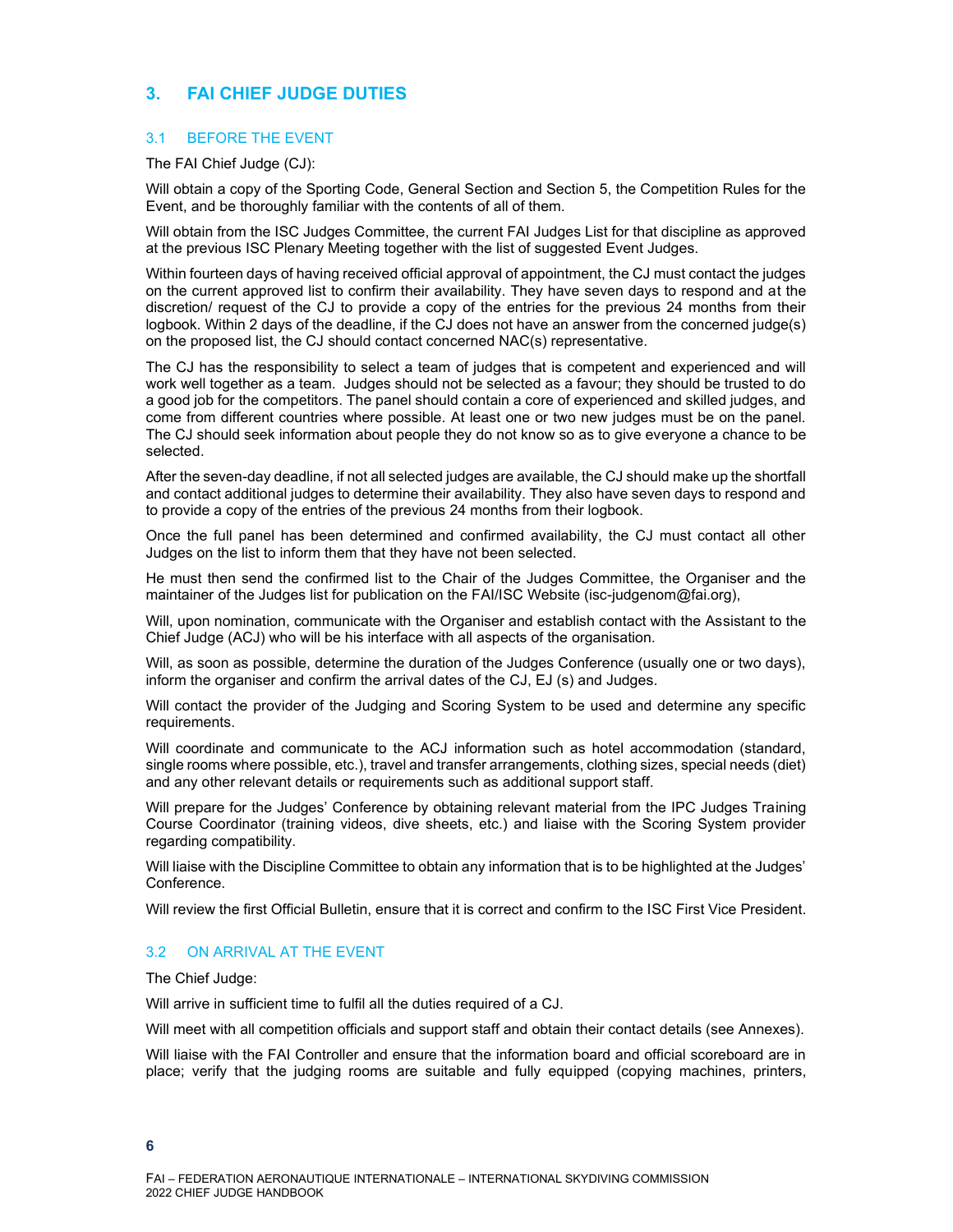stationary and office supplies) and that the scoring system is operational before the start of the Judges' Conference.

Together with ACJ will ensure that suitable toilets, a rest area, refreshments (water, coffee), air conditioning, etc. are available for all judges.

Will verify the arrival of all judges and ensure they are settled into their accommodation and make a list of room numbers, contact details, etc. (see annexes).

Will determine communication methods both at the drop zone and at the hotel(s) to ensure that judges are aware of the daily programme, time-table and the schedule of buses (when applicable).

Will meet with EJs and prepare: the running of the Judges' Conference, the panel breakdown, the way they will record jumps to be saved for future Judge training, how they will record details pertaining to penalties in addition to that in the scoring system drop down boxes and any other relevant matters raised by the discipline Committee.

Will run the Judges' Conference together with the EJs, following which, they will be responsible for ensuring that the panel of judges meets the qualification standard. The CJ has the right to dismiss a judge who does not meet this requirement.

Collect Judges Log books

Will inform the Organiser and the Jury President that all is in working order.

Will conduct any relevant draw (s) as required by the competition rules.

Will attend the Team Leader meeting together with the EJs and Judges and, in liaison with the organiser, will brief the competitors, as necessary, and introduce his panel of judges.

#### 3.3. DURING THE EVENT

The Chief Judge:

Will conduct a daily judges meeting (morning and/or evening).

Will plan at least one social evening for the Judges.

Will ensure compliance with the FAI Sporting Code and competition rules during the competition working as necessary with the meet director and other competent personnel.

Will control the evaluation of score sheets and will ensure prompt publication of the results on the official scoreboard. If an electronic judging and scoring system is used with public viewing, he also needs to monitor it.

If a potential world or continental record is established during a competition, the Jury will provide FAI with the appropriate documentation concerning the record (description of records, certified copies of the score sheets, etc.).

#### 3.4. AT THE CONCLUSION OF THE EVENT

The Chief Judge:

Will ensure that the master copy of the final results goes to the Jury President for final approval before the competition can be declared complete.

Will attend and ensure that the panel of judges also attend any competitors meeting that is organised.

Will conduct a judges meeting to discuss issues that may have arisen during the FCE, any recommendations from this meeting shall be forwarded to the Chair of the Judges' Committee.

Will, together with the Event Judge's, provide feedback to each member of the Judges Panel regarding his or her performance and sign off their log books after checking entry.

Will, together with the FAI Controller and in liaison with the Scoring System provider, ensure that all competition judging evidence is transferred to the Judges Video Librarian.

Will send a report of relevant material suitable for training to the IPC Co-ordinator for judges training.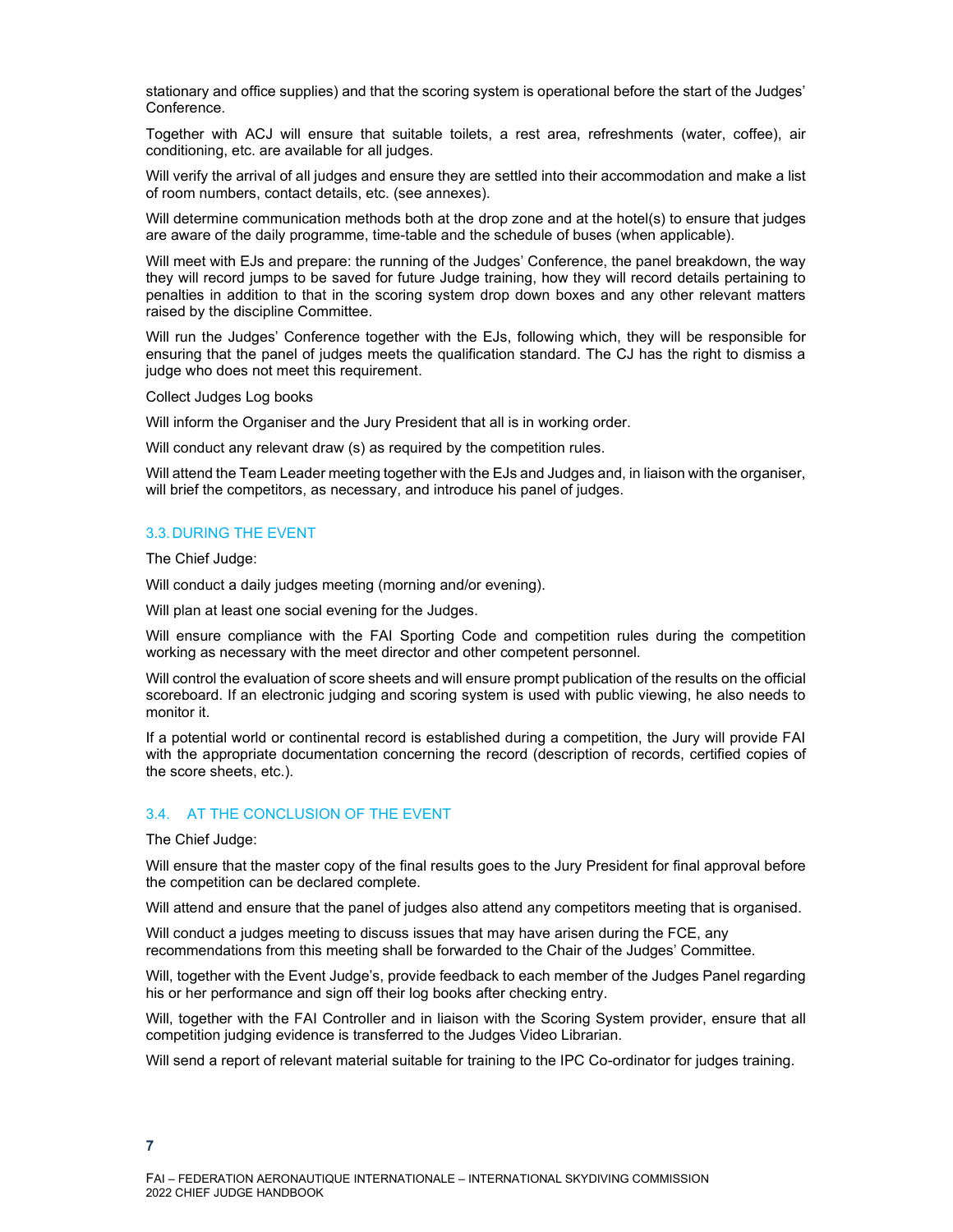Will provide Judges with relevant information concerning the Prize Giving and Closing Ceremony (time, dress code, transfer, etc.) and ensure that a place is reserved for them at both the ceremony and any event that follows it (banquet, etc.).

#### 3.5. AFTER THE EVENT

#### The Chief Judge:

Must submit a report to the Chair of the Judges Committee, the Chair of the relevant Discipline Committee and the ISC Recording Secretary within 30 days of the completion of the competition so that, if possible, it can be distributed to all delegates and posted on the FAI IPC website.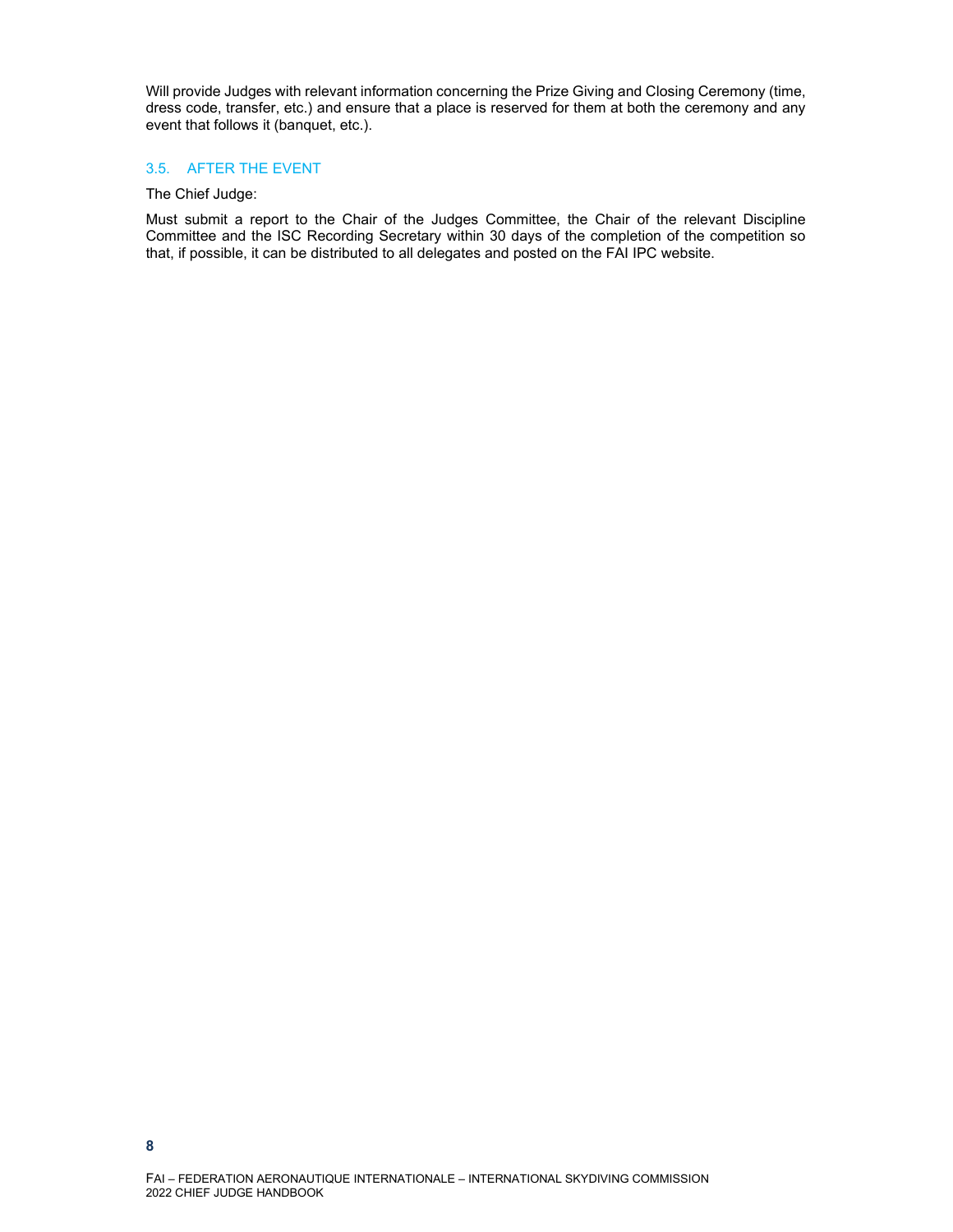## **Annex A - Judge Travel Plans**

| <b>NAME</b> | PHONE<br>$\mathsf{N}^\circ$ | <b>ARRIVAL</b><br><b>DATE</b> | <b>AIRPORT</b> | F L IGHT | <b>TIME</b> | <b>DEPARTURE</b><br><b>DATE</b> | <b>FLIGHT</b><br>N° | <b>TIME</b> |
|-------------|-----------------------------|-------------------------------|----------------|----------|-------------|---------------------------------|---------------------|-------------|
|             |                             |                               |                |          |             |                                 |                     |             |
|             |                             |                               |                |          |             |                                 |                     |             |
|             |                             |                               |                |          |             |                                 |                     |             |
|             |                             |                               |                |          |             |                                 |                     |             |
|             |                             |                               |                |          |             |                                 |                     |             |
|             |                             |                               |                |          |             |                                 |                     |             |
|             |                             |                               |                |          |             |                                 |                     |             |
|             |                             |                               |                |          |             |                                 |                     |             |
|             |                             |                               |                |          |             |                                 |                     |             |
|             |                             |                               |                |          |             |                                 |                     |             |
|             |                             |                               |                |          |             |                                 |                     |             |
|             |                             |                               |                |          |             |                                 |                     |             |
|             |                             |                               |                |          |             |                                 |                     |             |
|             |                             |                               |                |          |             |                                 |                     |             |
|             |                             |                               |                |          |             |                                 |                     |             |
|             |                             |                               |                |          |             |                                 |                     |             |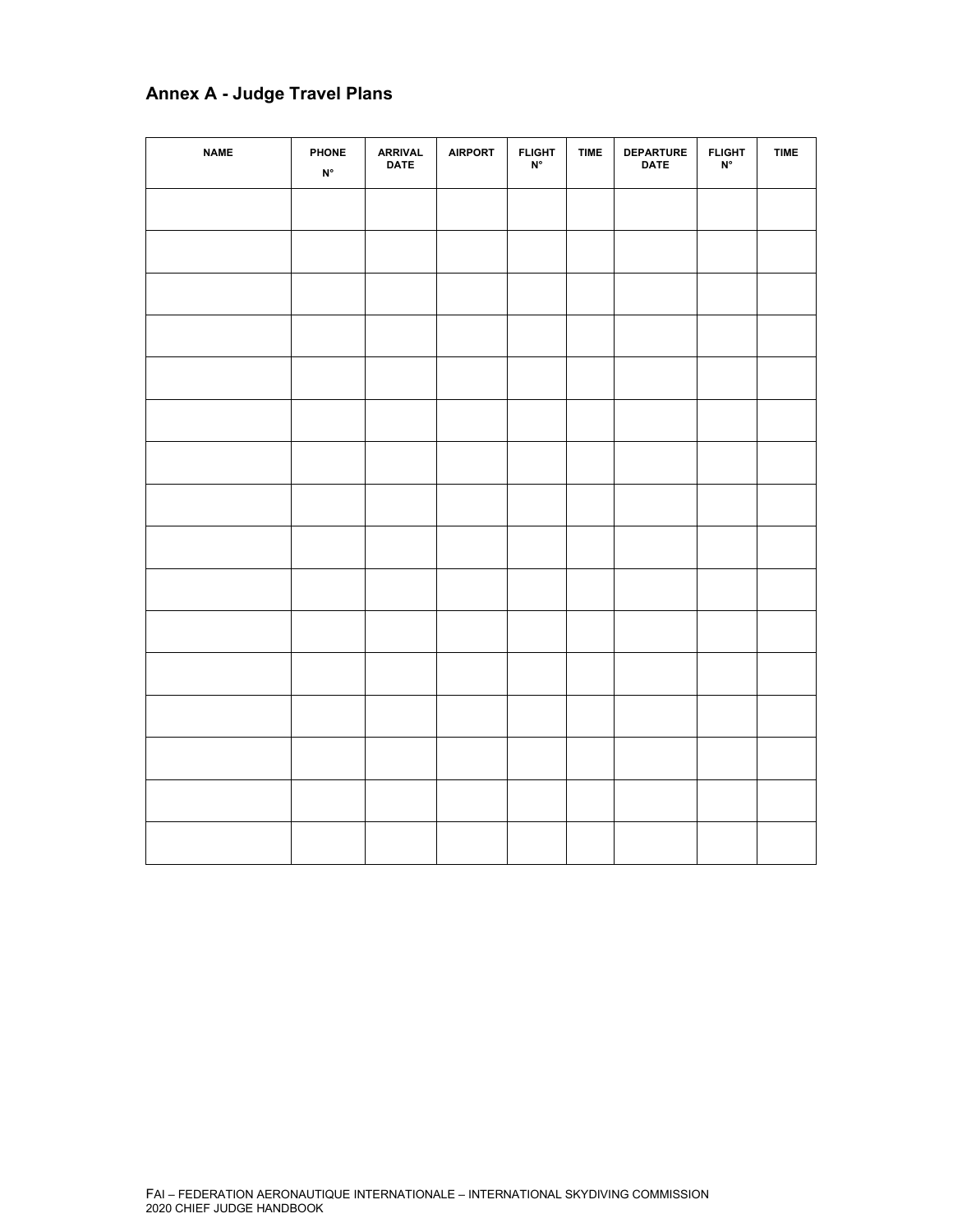## **ANNEX B - Contact Details of Officials**

| <b>POSITION</b>                         | <b>NAME</b> | <b>EMAIL</b> | PHONE N° |
|-----------------------------------------|-------------|--------------|----------|
| <b>MEET DIRECTOR</b>                    |             |              |          |
| ASSISTANT TO CJ                         |             |              |          |
| FAI CONTROLLER                          |             |              |          |
| <b>JURY PRESIDENT</b>                   |             |              |          |
| CHIEF PILOT                             |             |              |          |
| <b>SCORING SYSTEM</b>                   |             |              |          |
| <b>MANIFEST</b>                         |             |              |          |
| <b>REGISTRATION</b>                     |             |              |          |
| EVENT JUDGE                             |             |              |          |
| EVENT JUDGE                             |             |              |          |
| <b>JUDGE</b>                            |             |              |          |
| <b>JUDGE</b>                            |             |              |          |
| <b>JUDGE</b>                            |             |              |          |
| <b>JUDGE</b>                            |             |              |          |
| <b>JUDGE</b>                            |             |              |          |
| <b>JUDGE</b>                            |             |              |          |
| <b>JUDGE</b>                            |             |              |          |
| <b>JUDGE</b>                            |             |              |          |
| <b>JUDGE</b>                            |             |              |          |
| <b>JUDGE</b>                            |             |              |          |
| <b>JUDGE</b>                            |             |              |          |
| <b>JUDGE</b>                            |             |              |          |
| SP SCORING<br><b>TECHNICAL DIRECTOR</b> |             |              |          |
| CP COURSE DIRECTOR                      |             |              |          |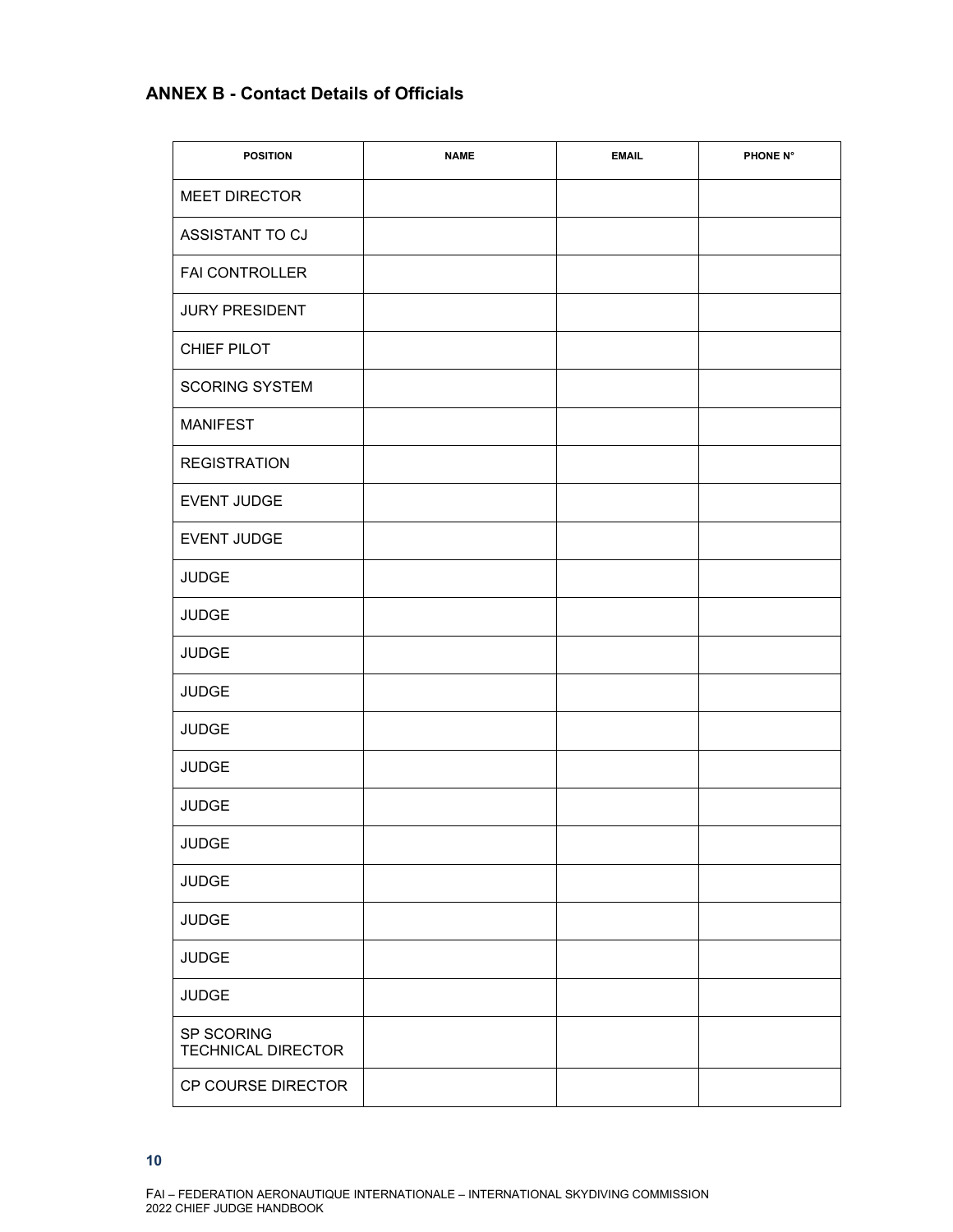## **ANNEX C - Suggested e-mails for Judge Selection/Rejection**

## Dear *judge name*

You are on the IPC List of First Category Event Judges for *discipline.* The next World Cup/World Parachute Championships/Mondial will take place in *place* on *dates*. Judges for a competition are selected from this list and must include experienced judges and also $_{\text{SEP}}^{\text{UL}}$  newcomers with the right qualifications. As far as the IPC is able, the selection is made to include judges from as many nations as possible. According to the rules and the agreement with the **Fight** Organisers I can only select **number** of judges, therefore it is possible that some judges will be disappointed at not being selected.<sup>[17</sup>] It must be emphasised that this is no reflection on their ability.

## **SELECTION**

I am pleased to say that you have been selected to the panel of judges for this competition. Please let me know within the next seven days whether you are available and willing to be on the panel. If I do not receive an answer in that time frame I will consider that you are not available.

## REJECTION

I am sorry to say that you have not been selected for the panel of judges<sup>[17]</sup> jat this competition.<sup>[17]</sup> However, if you still wish to be considered should any replacements **Example 20** are necessary, please confirm with me that you are indeed available<sup>[1]</sup> for the competition.

If you need and are interested in a re-evaluation please contact Judges Committee (isc-judges@fai.org).

Yours sincerely, SEPISEP! *Name* Chief Judge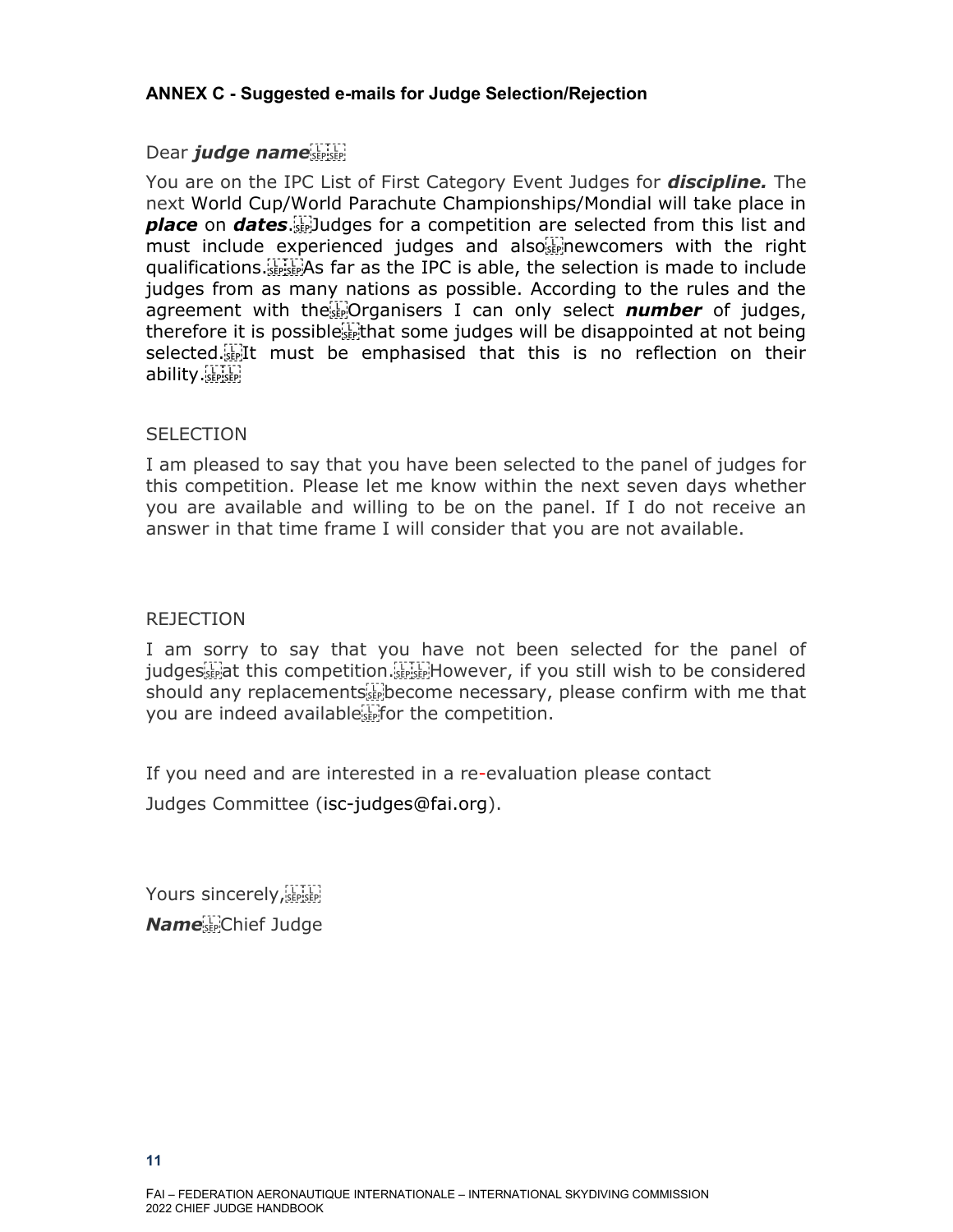**ANNEX D – Check Lists** *(these are an aid and can be personalised or added to).*

## **MINIMUM COMPETITION EQUIPMENT REQUIREMENTS**

#### **VIDEO REQUIREMENTS**

Video Controller Procedure

Videographer Dubbing Procedure in place

 $\Box$  Video Slate (digital) or white board (team number/round)

 $\Box$  Video Slate – Aircraft

#### **GENERAL**

□ Official Scoreboard

□ Rejump Notification

□ Judge' Duty Roster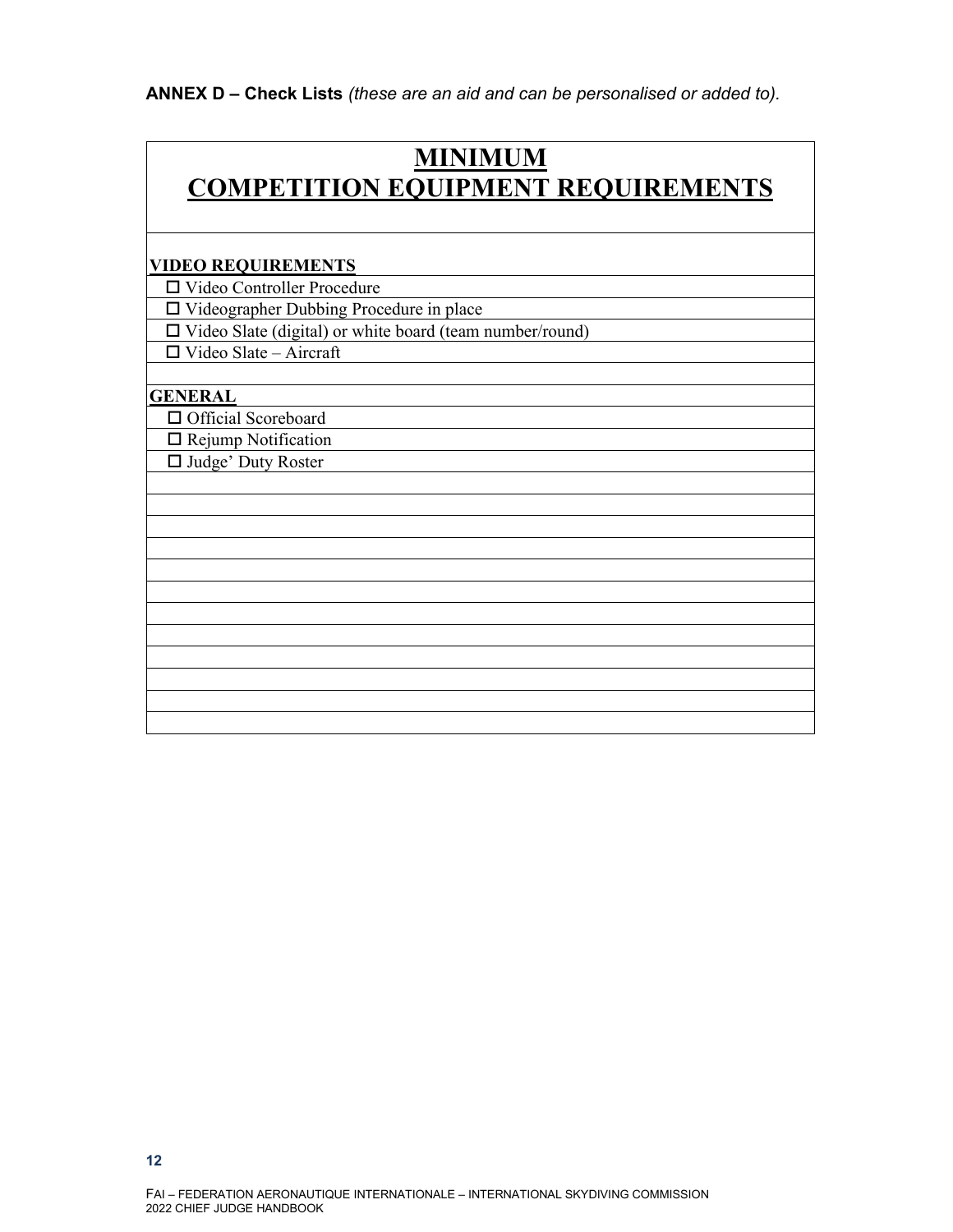## *EVENT SPECIFIC*

## **FREEFALL STYLE**

 $\Box$  Competition Video Log (if audio not available)

 $\Box$  Electronic Scoring System – Verify competition setup (Working Time etc.)

 $\Box$  Electronic Scoring System – Verify Name & Number setup

 $\Box$  Judge's Score Sheets (if not electronic)

 $\square$  Collation sheets/Calculator (if not electronic)

Anemometer/Windsock

□ Target Panel

## **ACCURACY LANDING EVENT AND PARASKI**

Accuracy (Target) score Sheet

 $\Box$  Wind Velocity/Direction record (if electronic system not used) Anemometer

 $\Box$  Observing Judge Form/Telemeters

 $\square$  Target (confirm in accordance with rules/Location, size etc.)

□ Wind sock, streamers

 $\Box$  Electronic pads, scoring display (test)

AMD and Control pad

 $\Box$  Red Flags

 $\Box$  Public Scoring Display

 $\square$  Radios

 $\square$  Shade area with table and chairs for observing judges and scoring team

## **FORMATION SKYDIVING**

 $\square$  Competition Draw – Verify before distribution

 $\Box$  Electronic Scoring System – Verify competition setup (Working Time etc.)

 $\square$  Electronic Scoring System – Verify Team Name & Number setup

 $\Box$  Radio or telephone for Chief Judge

#### **CANOPY FORMATION**

 $\square$  Competition Draw – Verify before distribution

 $\Box$  Electronic Scoring System – Verify competition setup (Working Time etc.)

 $\square$  Electronic Scoring System – Verify Team Name & Number setup

 $\Box$  Radio or telephone for Chief Judge

#### **ARTISTIC EVENTS**

 $\Box$  Competition Draw – Verify before distribution

Electronic Scoring System – Verify competition setup (Working Time/Country/Number)

 $\Box$  Electronic Scoring System – Verify Team Name & Number setup

 $\Box$  Judge's Score Sheets (if not electronic)

 $\square$  Collation sheets/Calculator (if not electronic)

 $\Box$  Radio or telephone for Chief Judge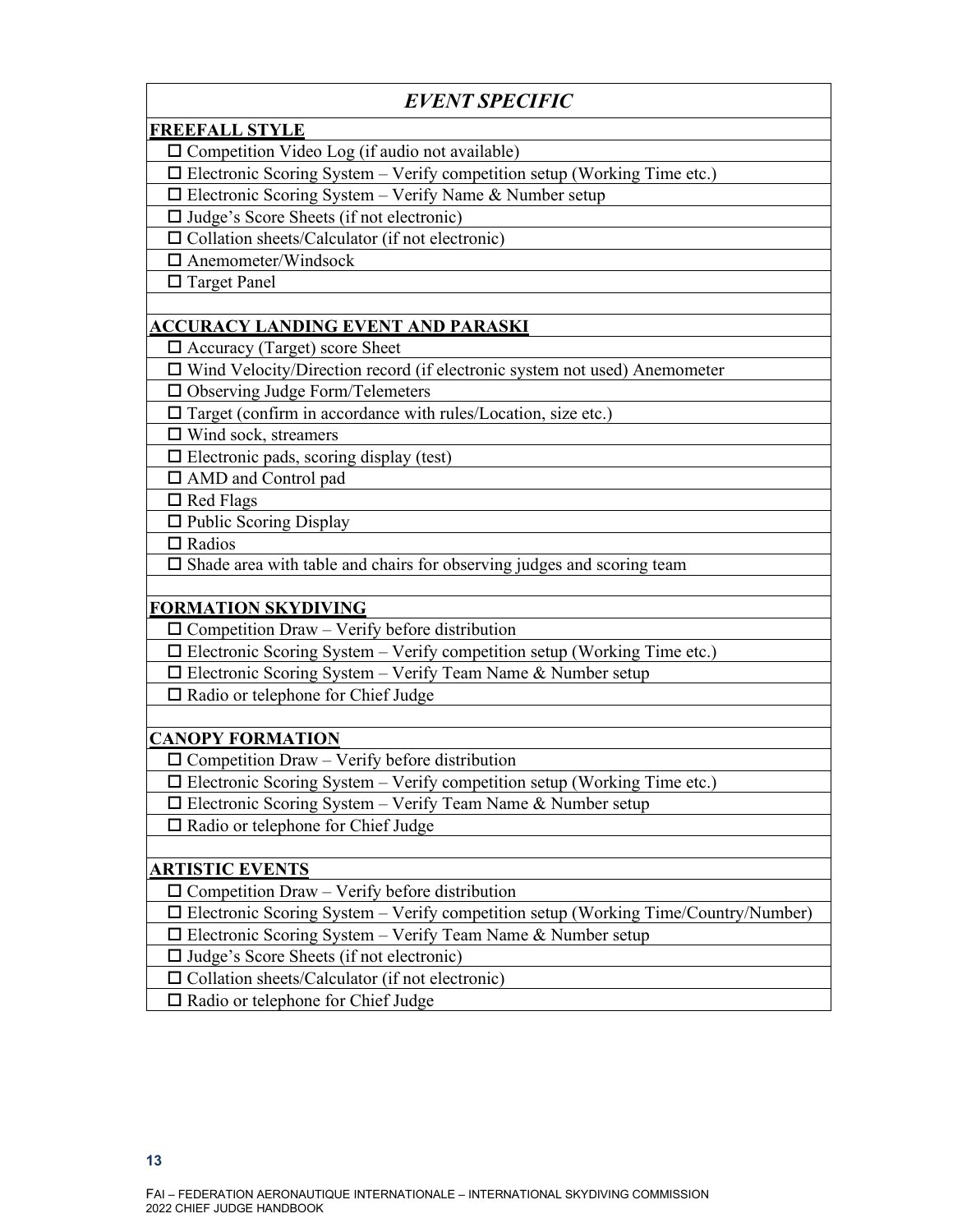| $\square$ Draw for aircraft load & pass assignment (exit order determined by competitors) |
|-------------------------------------------------------------------------------------------|
|                                                                                           |
| $\Box$ Verify Course Set-up                                                               |
| $\square$ Electronic Scoring System (Speed) Verify operation - names & numbers            |
| $\square$ Camera set-up (check positions with EJ)                                         |
| □ Judge's Score Sheets                                                                    |
| $\Box$ Judge's Scoring flags                                                              |
| $\Box$ Marking Devices (Distance)                                                         |
| □ Public Scoring Display (if available)                                                   |
| $\Box$ Anemometer – Verify function - location                                            |
| $\Box$ Windsock and streamers – check positions with EJ                                   |
| $\Box$ Red and yellow penalty flags or cards                                              |
| $\Box$ Emergency Flare Canisters                                                          |
| $\Box$ Whistle                                                                            |
| $\Box$ Radio or telephone for Chief Judge and Event Judges                                |
| $\square$ Shade area with table and chairs for scoring team and judges                    |
|                                                                                           |
| <u>WINGSUIT FLYING</u>                                                                    |
| $\Box$ Starting order for Performance and Acro                                            |
| $\Box$ Draw for Acro, Draw for Performance                                                |
| $\Box$ Electronic Scoring Systems Verify operation – names & numbers                      |
| $\Box$ Printer                                                                            |
| $\square$ SMD devices check and mounting with correct numbers                             |
| □ White Gaffer Tape for SMD mounting, Black Marker                                        |
| $\Box$ Judge's Check lists for Helmet logistics                                           |
| $\Box$ Scale for weight check                                                             |
| □ Public Scoring Display (if available)                                                   |
| $\Box$ Helmet storage area with recharge facilities                                       |
| $\Box$ Zip ties for marking Wingsuits                                                     |
| $\Box$ Clippers                                                                           |
| $\Box$ Radio or telephone for Chief Judge and Event Judges                                |
| $\Box$ Shade area with table and chairs for collecting helmets and distribution           |
|                                                                                           |
| <b>SPEED SKYDIVING</b>                                                                    |
| $\Box$ Starting order                                                                     |
| $\Box$ Electronic Scoring Systems Verify operation – names & numbers                      |
| $\Box$ Printer                                                                            |
| $\square$ SMD devices check and mounting with correct numbers                             |
| $\Box$ Judge's Check lists for Helmet logistic                                            |
| $\square$ Scale for weight check                                                          |
| $\Box$ Public Scoring Display (if available)                                              |
| $\Box$ Helmet storage area with recharge facilities                                       |
| $\Box$ White Gaffer Tape for SMD mounting, Black Marker                                   |
| $\Box$ Radio or telephone for Chief Judge and Event Judges                                |
| $\Box$ Shade area with table and chairs for collecting helmets and distribution           |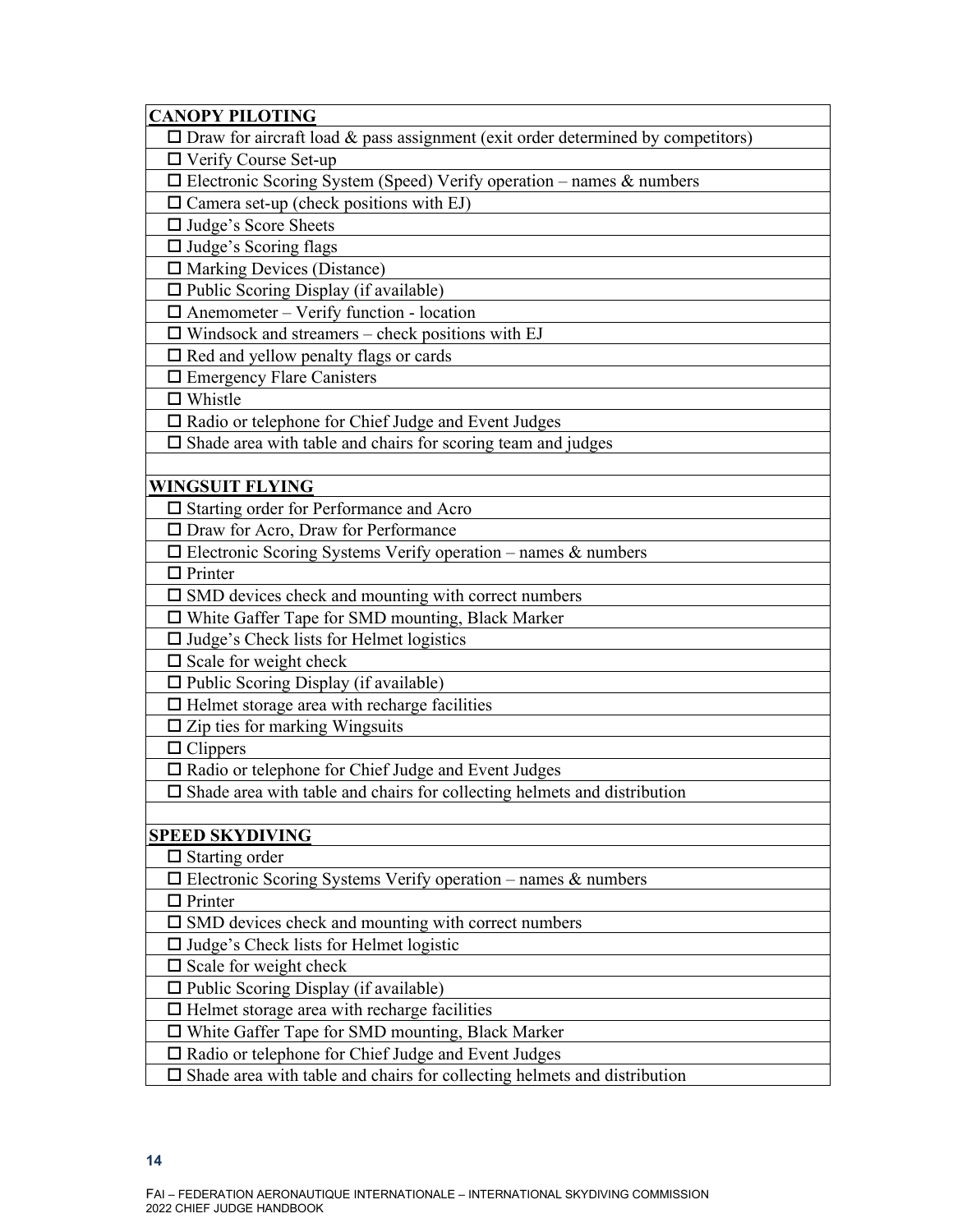#### **ANNEX E**



# **REJUMP FORM**

| <b>Title &amp; Location of Competition</b> |  |  |  |  |
|--------------------------------------------|--|--|--|--|
|                                            |  |  |  |  |
|                                            |  |  |  |  |
| DATE:                                      |  |  |  |  |
| ROUND:                                     |  |  |  |  |
| COMPETITOR/TEAM NAME:                      |  |  |  |  |
| REASON:                                    |  |  |  |  |
|                                            |  |  |  |  |
|                                            |  |  |  |  |
|                                            |  |  |  |  |
| SIGNATURE OF CHIEF JUDGE:                  |  |  |  |  |
|                                            |  |  |  |  |